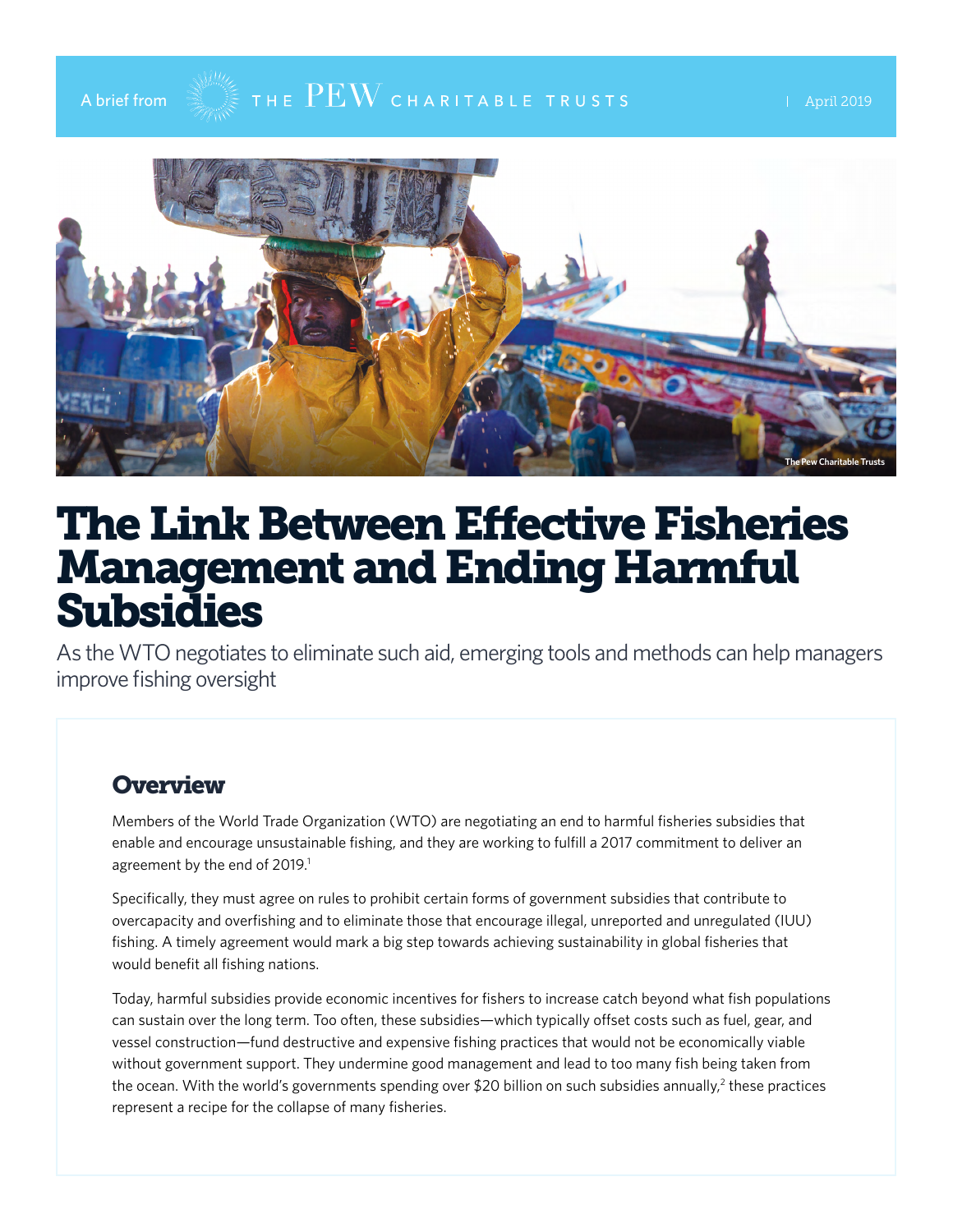Effective fisheries management both underpins and depends on successful subsidies reform, in part because some proposals now before the WTO would link allowable subsidies to fish stock health, and how well nations monitor their fleets.

Broadly, good fisheries management requires stock assessments based on the best available science to provide advice on appropriate catch controls. Fishing limits must be set in line with the science, as well as specific rules about use of certain fishing gears, to minimize harm to other species. Effective monitoring, control and surveillance are needed to ensure sufficient oversight of fishing vessels, and governments must have the enforcement capability and capacity necessary to deter IUU fishing and to apprehend violators.

Some nations have concerns about their ability to implement potential rules that make subsidies contingent on their management efforts, arguing that they do not have the capacity or resources to undertake full fish stock assessments or to conduct fleet monitoring and surveillance. These countries fear they could be left vulnerable to accusations that they have breached their WTO obligations.

These obstacles can be overcome. Scientists are developing new methodologies to help fishery managers assess the status of stocks with limited data, and emerging technologies make monitoring more comprehensive and affordable. This brief examines some of these tools and illustrates available options to improve the health of fisheries while ending harmful subsidies.

### Improving stock evaluations when data are limited

Scientists have developed innovative ways to manage fisheries sustainably even when data collection is limited. For example, managers can set fishing limits based on annual catch or landings if that is the only data available. They may be able to refine these limits using information about the biology of a fish species or expert estimates regarding its depletion. More sophisticated versions of data-limited evaluations might incorporate other information, such as fishing intensity and effort, biological sampling data or recent assessments of similar stocks. These methods may not provide the detail offered by a full stock assessment, but they can indicate when a stock is at high risk of overfishing.

Data-limited methodologies are being used all over the world, even in places with large government agencies dedicated to fishery science and management, such as the United States. In 2015, data-rich methods supported only 30 per cent of fisheries management decisions in U.S. waters; the remaining 70 per cent required use of data-limited or data-poor methodologies.<sup>3</sup> In the European Union, only 88 of 200 stocks were fully assessed as of 2012. That year, the International Council for the Exploration of the Sea developed a data-limited methodology to provide quantitative advice on the remaining 112 stocks.<sup>4</sup>

#### Tools for fisheries assessment

Fishery managers can use emerging tools to identify and apply the most appropriate data-limited assessments for their stocks.

Researchers at the University of British Columbia developed the Data-Limited Methods Toolkit (DLMtool) (https://www.datalimitedtoolkit.org), a software package that brings 85 different assessment methods together into one free, open-source platform.<sup>5</sup> The toolkit generates guidance for managers regarding catch limits and other measures that promote sustainability and keep fish populations at healthy levels. It also can help with longer-term efforts to identify priority stocks for assessment and critical data needs.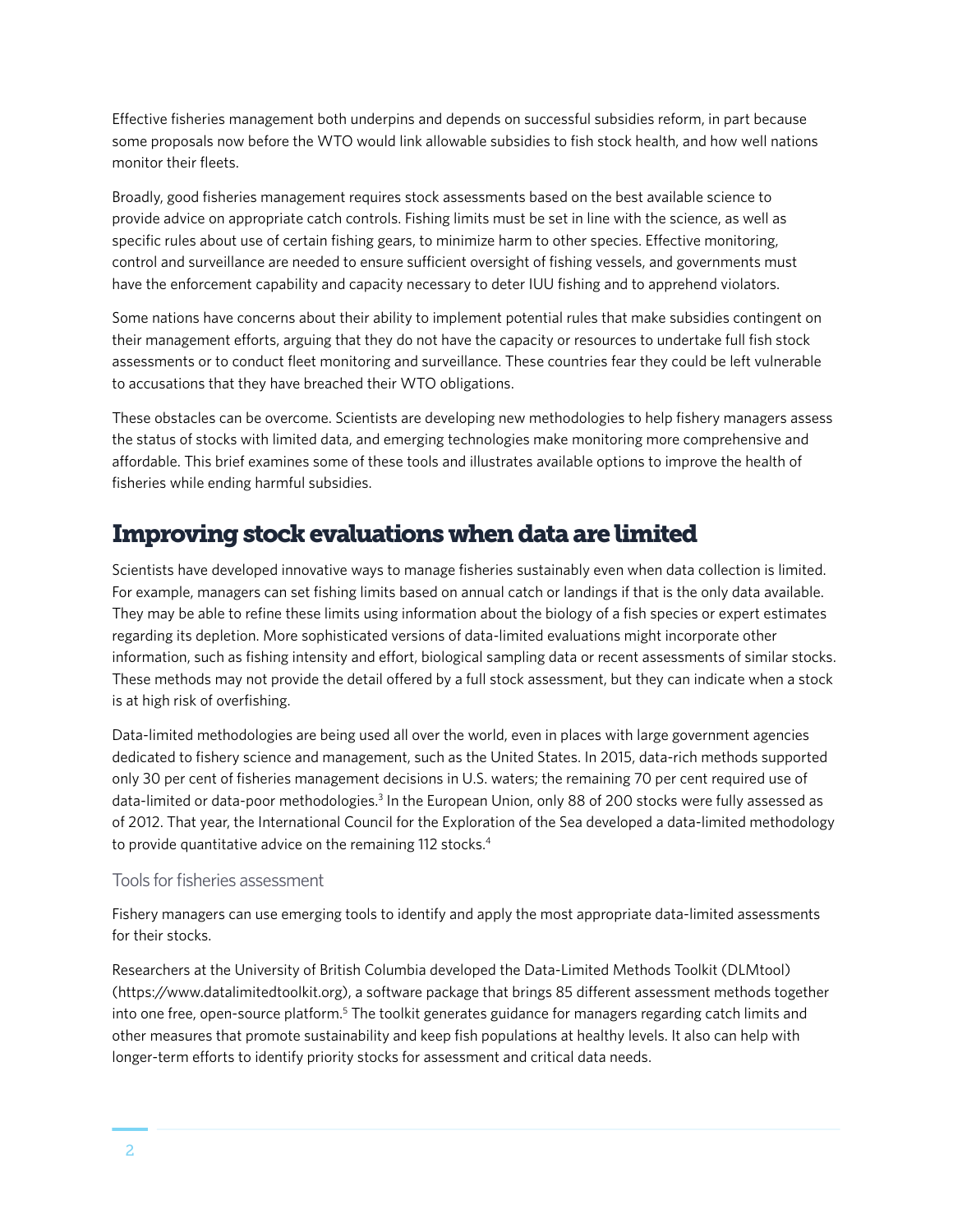

Harmful subsidies typically go to large-scale industrial fleets and hurt small-scale fishers, ultimately threatening food security and negatively affecting the environment.

The DLMtool website, which offers a demonstration and background materials, is designed to be user-friendly. Developers have provided trainings to fisheries managers around the globe, including a workshop series in collaboration with the United Nations Food and Agriculture Organization for managers of tuna stocks in the open ocean, the areas beyond national jurisdiction. Fisheries managers in the United States and Canada use the DLMtool to inform management decisions for some iconic and lucrative fisheries, including Atlantic mackerel, black sea bass, and yellowtail snapper, <sup>6</sup> despite having some of the best data collection regimes in the world for these species.

A similar initiative—the Adaptive Fisheries Assessment and Management (AFAM) Toolkit (https://sfg-ucsb. github.io/afamGuidanceDocument)—was developed by the Sustainable Fisheries Group at the University of California, Santa Barbara; the Environmental Defense Fund (EDF); and Rare, a global conservation nonprofit.<sup>7</sup> The AFAM Toolkit also deploys a free, user-friendly dashboard, available online or for download. The program guides decision makers and fishing communities through the process of fishery management, from data compilation to adaptation of management based on new information and changing circumstances.

Still other tools perform similar functions: FishPath (https://fishpath.org/Questionnaire), developed by The Nature Conservancy, guides selection of fishery management strategies through a questionnaire that looks at the economic, ecological, governance and other characteristics of the fishery.<sup>8</sup> From EDF, The Framework for Integrated Stock and Habitat Evaluation (FISHE) (http://fishe.edf.org) from EDF guides fisheries managers through a step-by-step process towards more in-depth assessments.

Designers developed each of these tools to be used with different amounts and types of data and varying levels of technical capacity. Because they are free of charge, managers can experiment to determine which tool best suits their needs.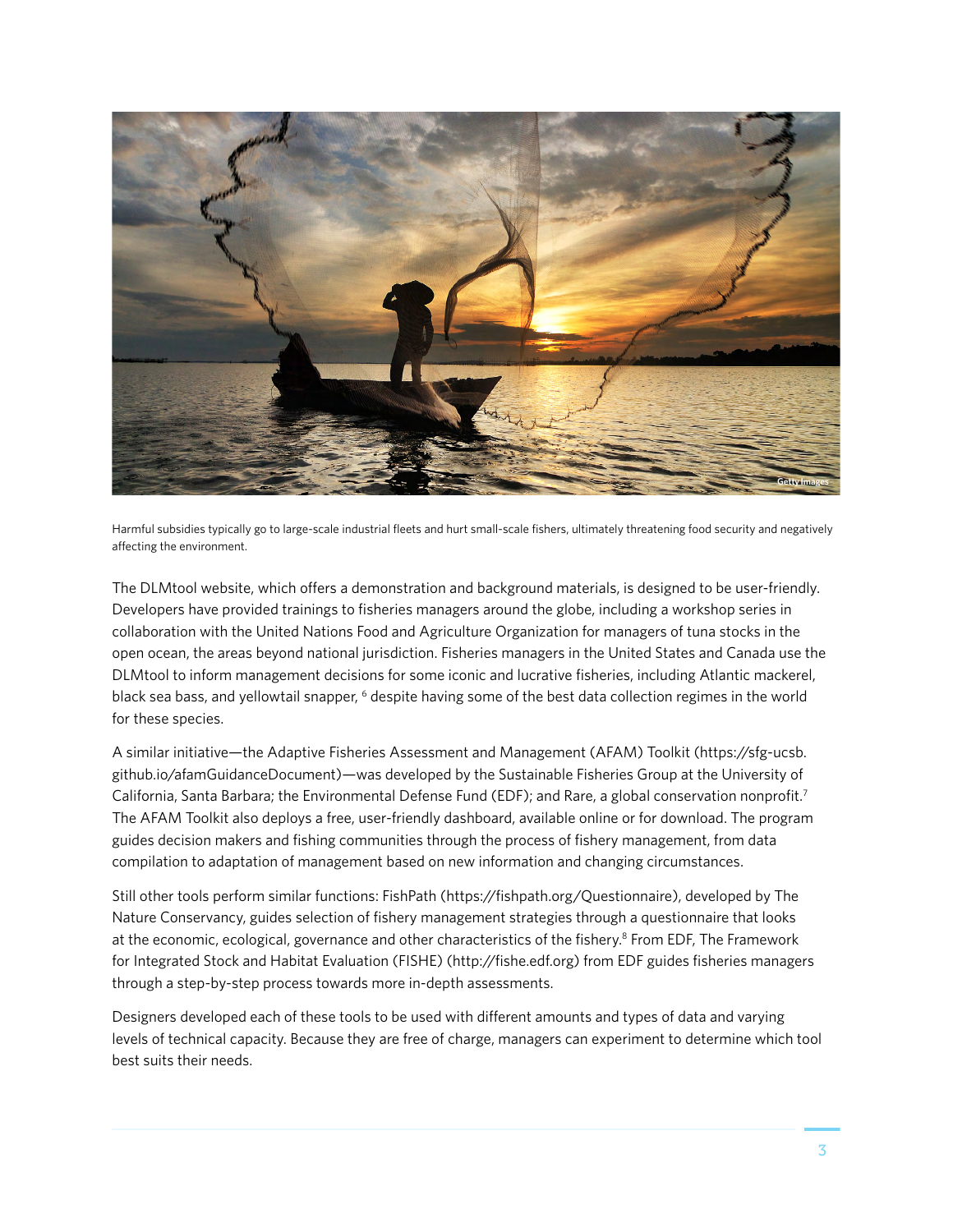## Frontiers in fisheries monitoring

New tools and technologies have made fisheries data collection and monitoring easier and less expensive than ever before, allowing managers to more effectively regulate fishing in their waters. Here are examples of how these tools are being applied, including three efforts to improve data collection in small-scale fisheries and one to monitor large-scale vessels worldwide.

- **Abalobi:** Small-scale fishers in South Africa are using their smartphones to report catch and manage their stocks. A suite of apps called **[Abalobi](http://abalobi.info/about/)** (**<http://abalobi.info/>**)—which is the word for fisher in isiXhosa, one of the languages spoken in South Africa—does more than upload where, when and how a fish was caught. It also offers fishers a portal to sell their catch before returning to port; shares current market prices; allows consumers to trace fish through the supply chain; and provides data to University of Cape Town scientists, who monitor fish stocks. The app was developed as a partnership among local fishers, the University of Cape Town, the small-scale fisheries unit in the South African Department of Agriculture, Forestry and Fisheries, and other funders.
- **FAME: [Futuristic Aviation and Maritime Enterprise Inc.](https://www.fameph.com/#maritime)** (FAME), a company in the Philippines, has partnered with the United States Agency for International Development (USAID) to equip small-scale fishers around Mindanao in the nation's south with transmitters to track fisheries data and promote sustainability (**[https://](https://www.fameph.com/#maritime) [www.fameph.com/#maritime](https://www.fameph.com/#maritime)**). The devices use a mobile app interface to transmit information on catch while providing at-sea connectivity that increases fishing crew safety. The USAID Oceans and Fisheries Partnership and FAME are working to explore how this technology can benefit other fishers in Southeast Asia.
- **OurFish:** Rare, based in Arlington, Virginia, developed OurFish to help small-scale fishing communities collect and understand data on their catch and enable better management of their fisheries (**[https://www.rare.org/](https://www.rare.org/stories/tracing-fish-and-finances) [stories/tracing-fish-and-finances](https://www.rare.org/stories/tracing-fish-and-finances)**). The app, which works on Android devices, links to fisher registration cards so that catch and financial information can be connected with individual fishers in a cloud-based database. Aggregated information is then shared with the broader fishing community, including managers and researchers, so it can be used to inform the management of small-scale fisheries. As of 2018, OurFish had been deployed in Honduras, Belize, Myanmar, Indonesia, and Mozambique.
- **Global Fishing Watch:** In addition to local fisheries management, options are emerging to improve nationallevel marine domain awareness as well. Oceana, SkyTruth and Google established Global Fishing Watch (GFW) in 2018 to improve the transparency of fishing activity around the world (**[https://globalfishingwatch.](https://globalfishingwatch.org/about-us/) [org/about-us/](https://globalfishingwatch.org/about-us/)**). GFW provides free access to near-real-time commercial fishing activity by large-scale vessels through data transmitted via automated identification systems, a standard safety feature on many large vessels. GFW has worked with national governments, such as Indonesia and Peru, to integrate other data into the platform to help managers better understand fishing activity in their waters.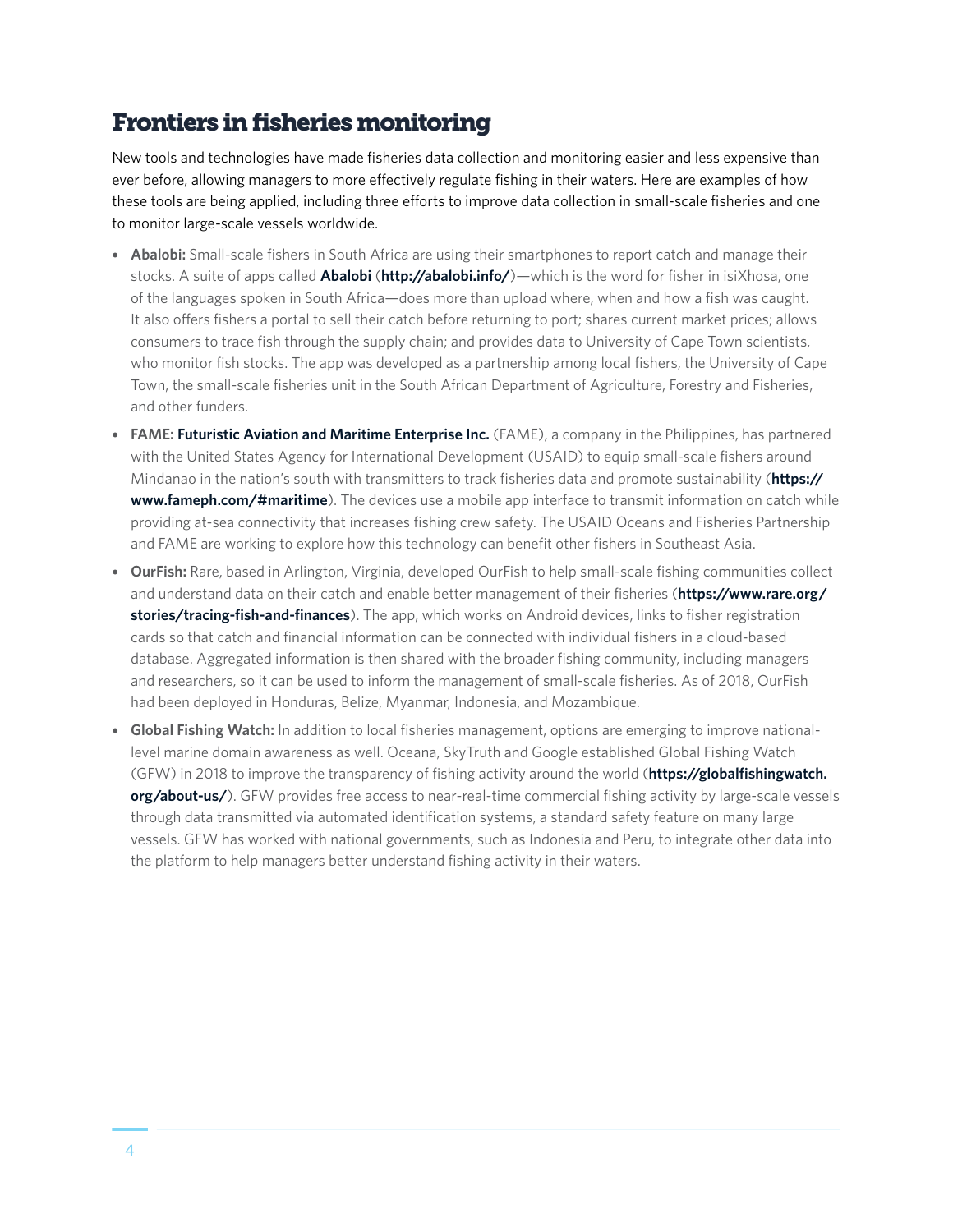# Getting support

These methods and applications are all designed to improve fisheries management while lowering costs. Still, each may require technical or financial support. Several governments, multilateral institutions and non-governmental organizations have sponsored programs to help improve fisheries management. Among those are the following:

- **Coastal Fisheries Initiative** is a partnership of six organizations (Conservation International, the United Nations Food and Agriculture Organization, the United Nations Development Programme, UN Environment, the World Bank and the World Wildlife Federation) based around regionally focused capacity-building projects in Latin America, West Africa and Indonesia. The initiative incorporates an on-demand funding mechanism known as the Challenge Fund to mobilize private financing for sustainable management as well as a global knowledge-sharing platform.
- **PROBLUE** is a recently established trust fund, based at the World Bank, to support healthy and productive oceans, including effective fisheries management. Since September 2018, more than \$100 million has been committed by donors such as Norway, Canada, Iceland, Germany, Sweden, Portugal, Denmark, France and the European Union.
- **The Seafood Alliance for Legality and Traceability (SALT)** is a global alliance for knowledge exchange and action to promote legal and sustainable fisheries through improved seafood supply chain transparency. FishWise, a nonprofit sustainable seafood consultancy based in Santa Cruz, California, is implementing the public-private partnership between USAID and the Walton Family, Packard and Moore Foundations.
- **The Sustainable Ocean Fund,** based at Athelia Funds, an investment management company in London, provides private debt investments in sustainable fisheries, supply chain improvement and marine conservation. The European Investment Bank and the Inter-American Development Bank have provided capital, while Conservation International and EDF have offered technical expertise and project oversight. USAID has provided a \$50 million loan guarantee for the fund's work.
- **Fish for Development** was established by the Norwegian Agency for Development Cooperation and is responsible for coordinating all development projects in fisheries and aquaculture supported by Norway. Under the program—which has focused on fisheries resources management, legislation, and illegal fishing and fisheries-related crime—Norwegian scientists and managers have provided trainings to counterparts around the world.
- **PESCAO** is a European Union-funded project to strengthen capacities for regional coordination in combating illegal fishing in West Africa. The EU has provided technical experts from the European Fisheries Control Agency to improve regional cooperation, and the project members have engaged in joint surveillance operations to identify and deter illegal fishing.

### **Conclusion**

Programs such as those highlighted in this brief can help fishing nations, especially those with limited resources, better manage their fisheries and uphold any future WTO obligations on fisheries subsidies. All nations' fisheries benefit from eliminating subsidies that allow fishers to travel farther, for longer time periods, bringing in catches that are not sustainable over the long term.